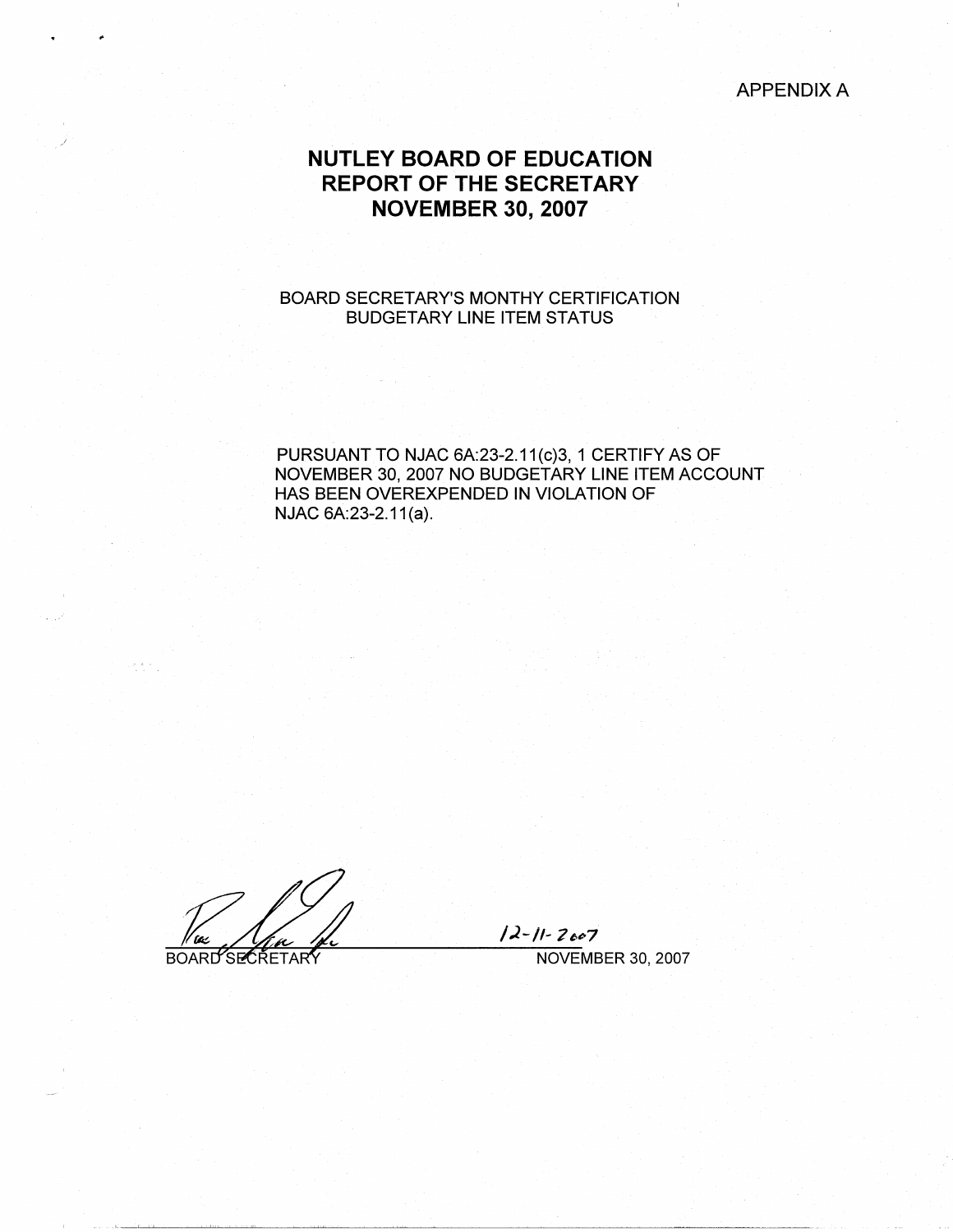**Starting date 7/1/2007 Ending date 11/30/2007 Fund: 10 GENERAL CURRENT EXPENSE** 

|          | <b>Assets and Resources</b>                 |                     |                 |
|----------|---------------------------------------------|---------------------|-----------------|
| Assets:  |                                             |                     |                 |
| 101      | Cash in bank                                |                     | \$2,852,468.66  |
|          | 102 - 106 Cash Equivalents                  |                     | \$3,900.00      |
| 111      | Investments                                 |                     | \$0.00          |
| 116      | Capital Reserve Account                     |                     | \$455,174.68    |
| 121      | Tax levy Receivable                         |                     | \$0.00          |
|          | $\sim$                                      |                     |                 |
|          | Accounts Receivable:                        |                     |                 |
| 132      | Interfund                                   | \$4,201.45          |                 |
| 141      | Intergovernmental - State                   | (\$173,717.69)      |                 |
| 142      | Intergovernmental - Federal                 | \$0.00              |                 |
| 143      | Intergovernmental - Other                   | (\$6,078.98)        |                 |
| 153, 154 | Other (net of estimated uncollectable of \$ | \$12,665.86         | (\$162,929.36)  |
|          |                                             |                     |                 |
|          | Loans Receivable:                           |                     |                 |
| 131      | Interfund                                   | \$0.00              |                 |
| 151, 152 | Other (Net of estimated uncollectable of \$ | \$0.00              | \$0.00          |
|          | <b>Other Current Assets</b>                 |                     | \$0.00          |
|          | <b>Resources:</b>                           |                     |                 |
| 301      | <b>Estimated revenues</b>                   | \$49,176,529.00     |                 |
| 302      | Less revenues                               | (\$19, 123, 018.85) | \$30,053,510.15 |
|          | <b>Total assets and resources</b>           |                     | \$33,202,124.13 |
|          |                                             |                     |                 |
|          | <b>Liabilities and fund equity</b>          |                     |                 |
|          | <b>Liabilities:</b>                         |                     |                 |
|          |                                             |                     |                 |
| 411      | Intergovernmental accounts payable - state  |                     | \$0.00          |
| 421      | Accounts payable                            |                     | \$2,920.99      |
| 431      | Contracts payable                           |                     | \$0.00          |
| 451      | Loans payable                               |                     | \$0.00          |
| 481      | Deferred revenues                           |                     | \$0.00          |
|          | Other current liabilities                   |                     | \$1,284,840.64  |
|          |                                             |                     |                 |
|          | <b>Total liabilities</b>                    |                     | \$1,287,761.63  |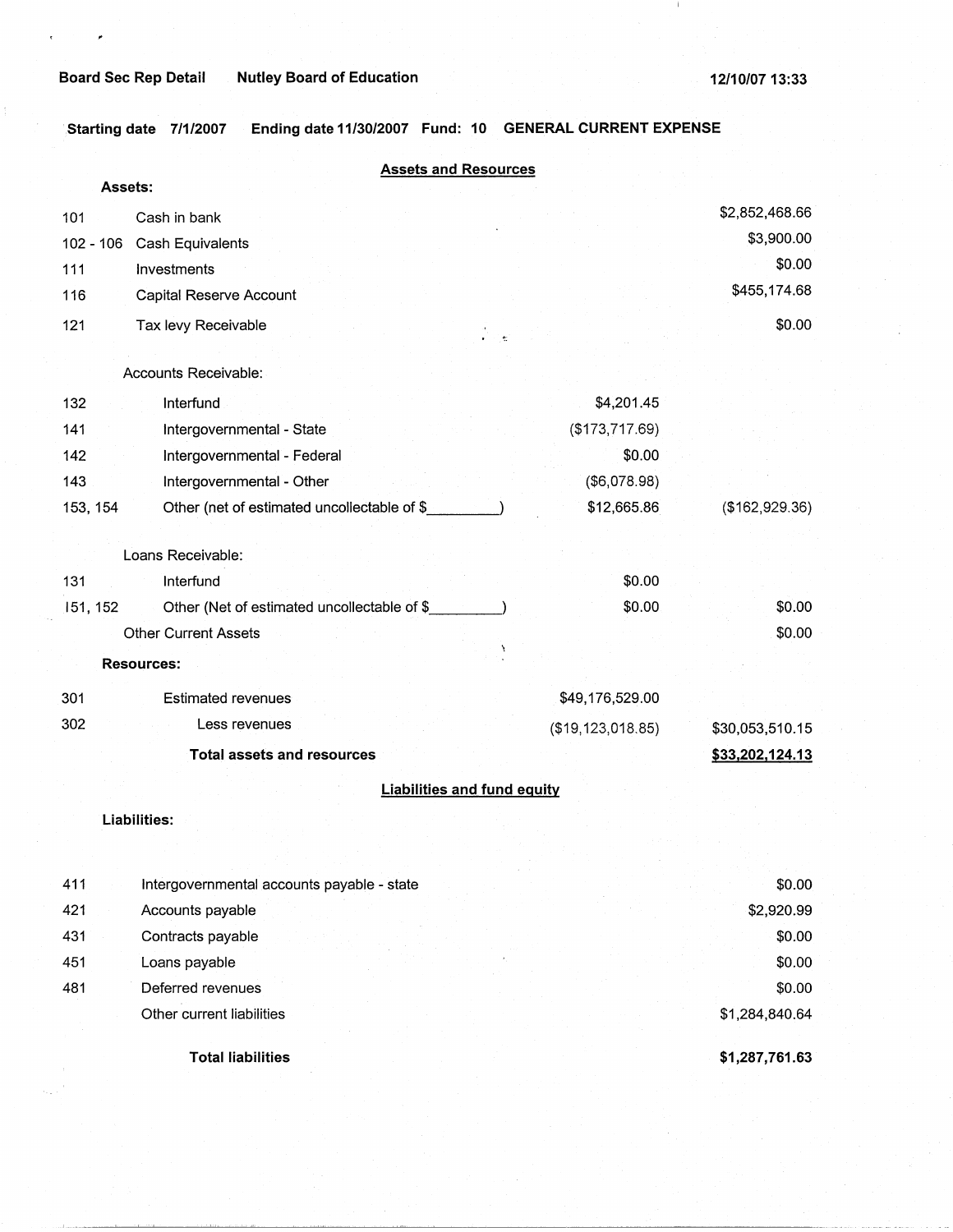**Board Sec Rep Detail Nutley Board of Education 12/10/07 13:33** 

**Starting date 7/1/2007 Ending date 11/30/2007 Fund: 10 GENERAL CURRENT EXPENSE** 

#### **Fund Balance:**

753,754 761 604 307 309 Appropriated: Reserve for encumbrances Capital reserve account - July Add: Increase in capital reserve Less: Budgeted w/d from capital reserve eligible costs Less: Budgeted w/d from capital reserve excess costs \$30,483,499.84 \$445,630.35 \$0.00 \$0.00 \$0.00 \$445,630.35 762 751,752,76x 601 Adult education programs  $$0.00$ Other reserves \$0.00 Appropriations 602 Less: Expenditures (\$17,458,626.42) Encumbrances (\$30,119,199.64) Total appropriated Unappropriated: 770 Fund balance, July 1 303 Budgeted fund balance Total fund balance **Total liabilities and fund equity**  \$50,768,529.37 (\$47,577,826.06) \$3,190,703.31 \$34, 119,833.50 (\$613,470.63) (\$1,592,000.37) \$31,914,362.50 **\$33,202,124.13** 

## **Recapitulation of Budgeted Fund Balance:**

|                                    | <b>Budgeted</b>   | <b>Actual</b>       | Variance           |
|------------------------------------|-------------------|---------------------|--------------------|
| Appropriations                     | \$50,768,529.37   | \$47,577,826.06     | \$3,190,703.31     |
| <b>Revenues</b>                    | (\$49,176,529.00) | (\$19, 123, 018.85) | (\$30,053,510.15)  |
| Subtotal                           | \$1,592,000.37    | \$28,454,807.21     | (\$26,862,806.84)  |
| Change in capital reserve account: |                   |                     |                    |
| Plus - Increase in reserve         | \$0.00            | \$9,544.33          | (\$9,544.33)       |
| Less - Withdrawal from reserve     | \$0.00            | \$0.00              |                    |
| Subtotal                           | \$1,592,000.37    | \$28,464,351.54     | (\$26,872,351.17)  |
| Less: Adjustment for prior year    | \$0.00            | \$0.00              |                    |
| Budgeted fund balance              | \$1,592,000.37    | \$28,464,351.54     | ( \$26.872.351.17) |
|                                    |                   |                     |                    |

1/ux

Prepared and submitted by :

Board Secretary

12-11-7007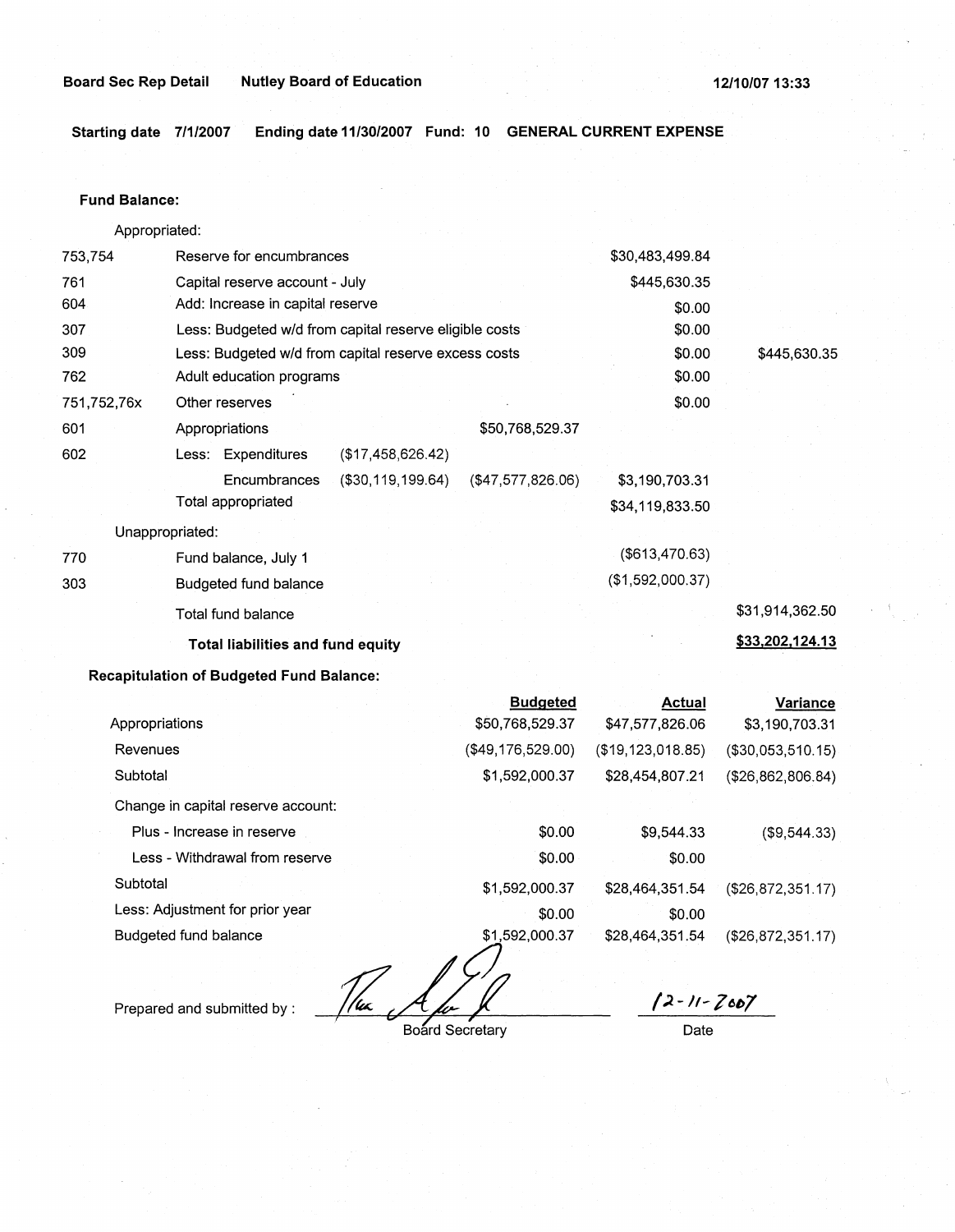**Starting date 7/1/2007 Ending date 11/30/2007 Fund: 20 SPECIAL REVENUE FUNDS** 

|                                                         | <b>Assets and Resources</b>        |                |
|---------------------------------------------------------|------------------------------------|----------------|
| Assets:                                                 |                                    |                |
| Cash in bank<br>101                                     |                                    | \$261,227.37   |
| 102 - 106<br>Cash Equivalents                           |                                    | \$0.00         |
| Investments<br>111                                      |                                    | \$0.00         |
| 116<br>Capital Reserve Account                          |                                    | \$0.00         |
| 121<br>Tax levy Receivable                              |                                    | \$0.00         |
| Accounts Receivable:                                    |                                    |                |
| 132<br>Interfund                                        | \$0.00                             |                |
| 141<br>Intergovernmental - State                        | \$12,213.82                        |                |
| Intergovernmental - Federal<br>142                      | \$1,509.09                         |                |
| 143<br>Intergovernmental - Other                        | \$0.00                             |                |
| 153, 154<br>Other (net of estimated uncollectable of \$ | \$0.00                             | \$13,722.91    |
| Loans Receivable:                                       |                                    |                |
| 131<br>Interfund                                        | \$0.00                             |                |
| Other (Net of estimated uncollectable of \$<br>151, 152 | \$0.00                             | \$0.00         |
| <b>Other Current Assets</b>                             |                                    | \$0.00         |
| <b>Resources:</b>                                       |                                    |                |
| 301<br><b>Estimated revenues</b>                        | \$1,277,828.00                     |                |
| 302<br>Less revenues                                    | (\$378,859.27)                     | \$898,968.73   |
| <b>Total assets and resources</b>                       |                                    | \$1,173,919.01 |
|                                                         | <b>Liabilities and fund equity</b> |                |
| Liabilities:                                            |                                    |                |
|                                                         |                                    |                |
| 411<br>Intergovernmental accounts payable - state       |                                    | \$3,603.14     |
| 421<br>Accounts payable                                 |                                    | \$0.00         |
| 431<br>Contracts payable                                |                                    | \$0.00         |
| 451<br>Loans payable                                    |                                    | \$0.00         |
| 481<br>Deferred revenues                                |                                    | \$0.00         |
| Other current liabilities                               |                                    | \$388.10       |
|                                                         |                                    |                |
| <b>Total liabilities</b>                                |                                    | \$3,991.24     |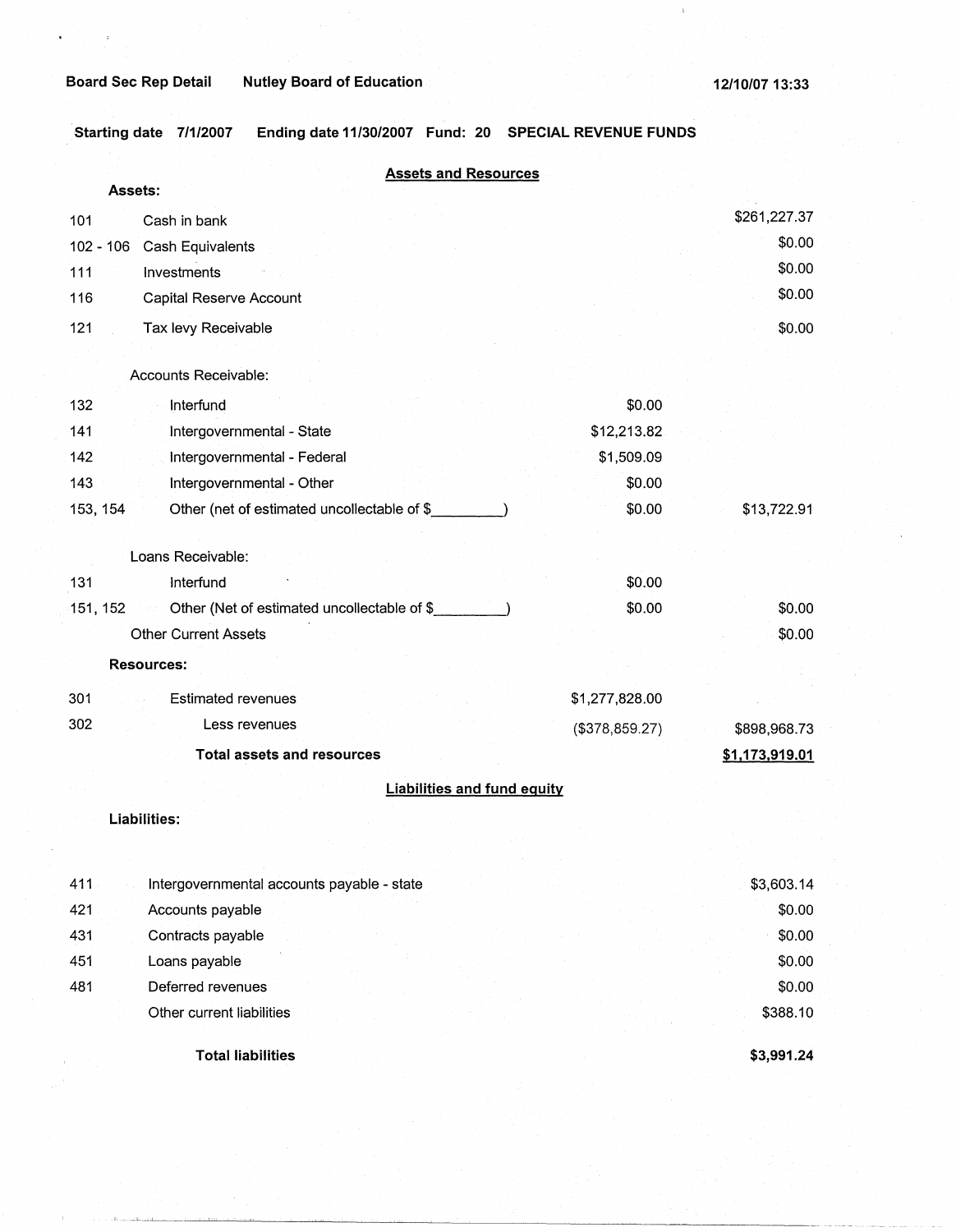**Board Sec Rep Detail Mutley Board of Education 12/10/07 13:33 12/10/07 13:33** 

**Starting date 7/1/2007 Ending date 11/30/2007 Fund: 20 SPECIAL REVENUE FUNDS** 

#### **Fund Balance:**

753,754 761 604 Appropriated: Reserve for encumbrances Capital reserve account - July Add: Increase in capital reserve 307 309 762 751,752,76x 601 Less: Budgeted w/d from capital reserve eligible costs Less: Budgeted w/d from capital reserve excess costs Adult education programs 602 770 303 Other reserves Appropriations Less: Expenditures **Encumbrances** Total appropriated Unappropriated: Fund balance, July 1 Budgeted fund balance Total fund balance \$2,391,556.27 (\$505,926.88) (\$428,325.55) (\$934,252.43) **Total liabilities and fund equity Recapitulation of Budgeted Fund Balance:**  Appropriations **Revenues Subtotal** Change in capital reserve account: Plus - Increase in reserve Less - Withdrawal from reserve **Subtotal Budgeted**  \$2,391,556.27 (\$1,277,828.00) \$1,113,728.27 \$0.00 \$0.00 \$1,113,728.27 \$432,266.97 \$0.00 \$0.00 \$0.00 \$0.00 \$0.00 \$0.00 \$1,457,303.84 \$1,889,570.81 \$394,085.23 (\$1,113,728.27) **Actual**  \$934,252.43 (\$378,859.27) \$555,393.16 \$0.00 \$0.00 \$555,393.16 \$0.00 \$1,169,927.77 **\$1,173,919.01 Variance**  \$1,457,303.84 (\$898,968.73) \$558,335.11 \$0.00 \$558,335.11

Less: Adjustment for prior year Budgeted fund balance

This August Board Secretary

\$0.00

\$1,113,728.27

Prepared and submitted by :

Board Secretary

*/J-I* I- *24·7* 

\$558,335.11

(

Date

\$0.00

\$555,393.16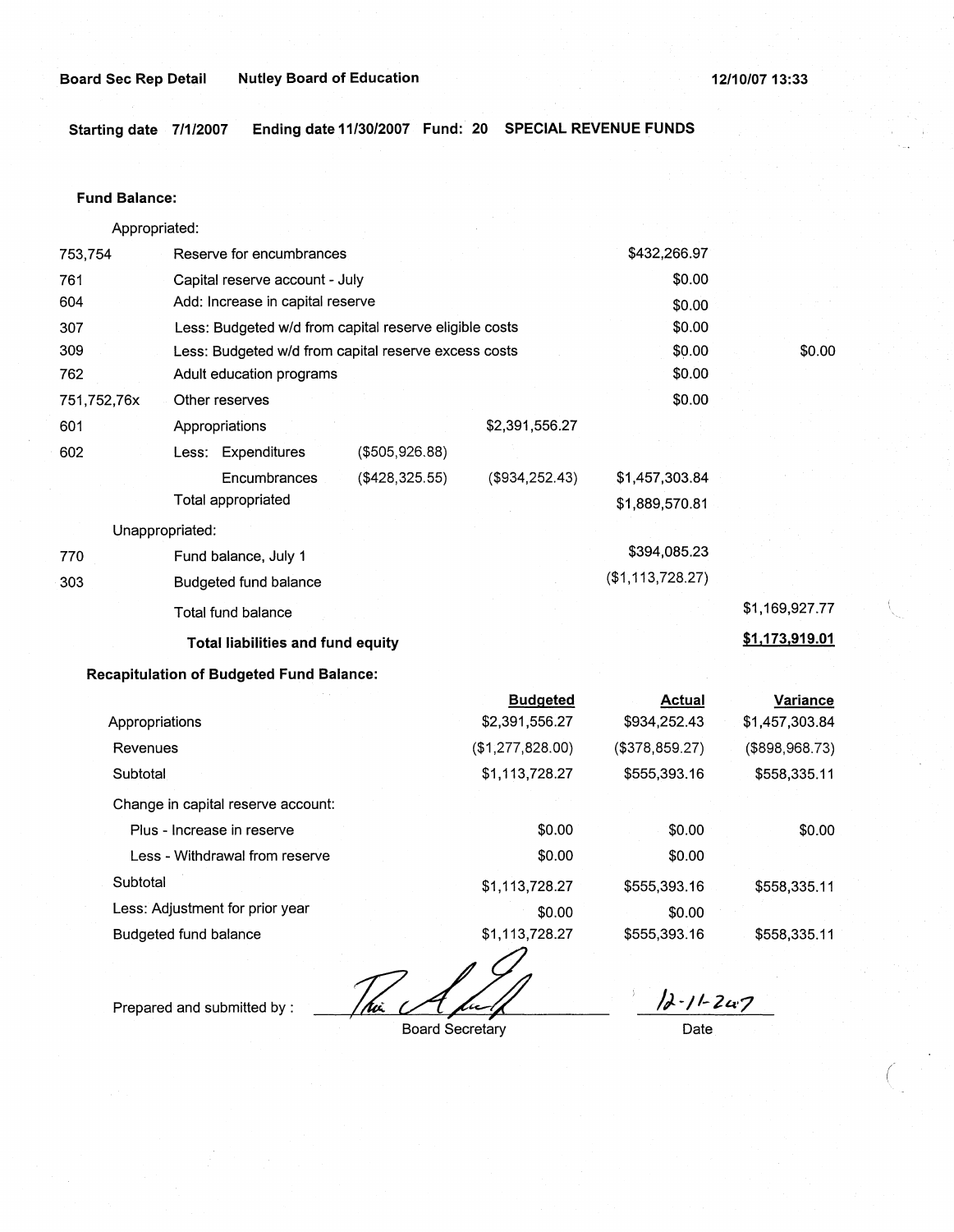## **Board Sec Rep Detail Nutley Board of Education**

. **Starting date 7/1/2007 Ending date 11/30/2007 Fund: 30 CAPITAL PROJECTS FUNDS** 

| <b>Assets and Resources</b>                             |                   |                   |
|---------------------------------------------------------|-------------------|-------------------|
| Assets:                                                 |                   |                   |
| 101<br>Cash in bank                                     |                   | \$33,911,449.40   |
| 102 - 106<br>Cash Equivalents                           |                   | \$0.00            |
| Investments<br>111                                      |                   | \$0.00            |
| 116<br>Capital Reserve Account                          |                   | \$0.00            |
| 121<br>Tax levy Receivable                              |                   | \$0.00            |
|                                                         |                   |                   |
| Accounts Receivable:                                    |                   |                   |
| 132<br>Interfund                                        | \$22,659.00       |                   |
| Intergovernmental - State<br>141                        | \$8,900,787.64    |                   |
| 142<br>Intergovernmental - Federal                      | \$0.00            |                   |
| 143<br>Intergovernmental - Other                        | \$40,000.00       |                   |
| 153, 154<br>Other (net of estimated uncollectable of \$ | \$0.00            | \$8,963,446.64    |
| Loans Receivable:                                       |                   |                   |
| 131<br>Interfund                                        | \$0.00            |                   |
| 151, 152<br>Other (Net of estimated uncollectable of \$ | \$0.00            | \$0.00            |
| <b>Other Current Assets</b>                             |                   | \$0.00            |
| <b>Resources:</b>                                       |                   |                   |
|                                                         |                   |                   |
| 301<br><b>Estimated revenues</b>                        | \$0.00            |                   |
| 302<br>Less revenues                                    | (\$38,340,529.50) | (\$38,340,529.50) |
| <b>Total assets and resources</b>                       |                   | \$4,534,366.54    |
| <b>Liabilities and fund equity</b>                      |                   |                   |
| Liabilities:                                            |                   |                   |
|                                                         |                   |                   |
|                                                         |                   |                   |
| 411<br>Intergovernmental accounts payable - state       |                   | \$0.00            |
| 421<br>Accounts payable                                 |                   | \$0.00            |
| 431<br>Contracts payable                                |                   | \$0.00            |
| 451<br>Loans payable<br>481<br>Deferred revenues        |                   | \$0.00            |
| Other current liabilities                               |                   | \$5,174,909.00    |
|                                                         |                   | \$23,481.48       |
| <b>Total liabilities</b>                                |                   | \$5,198,390.48    |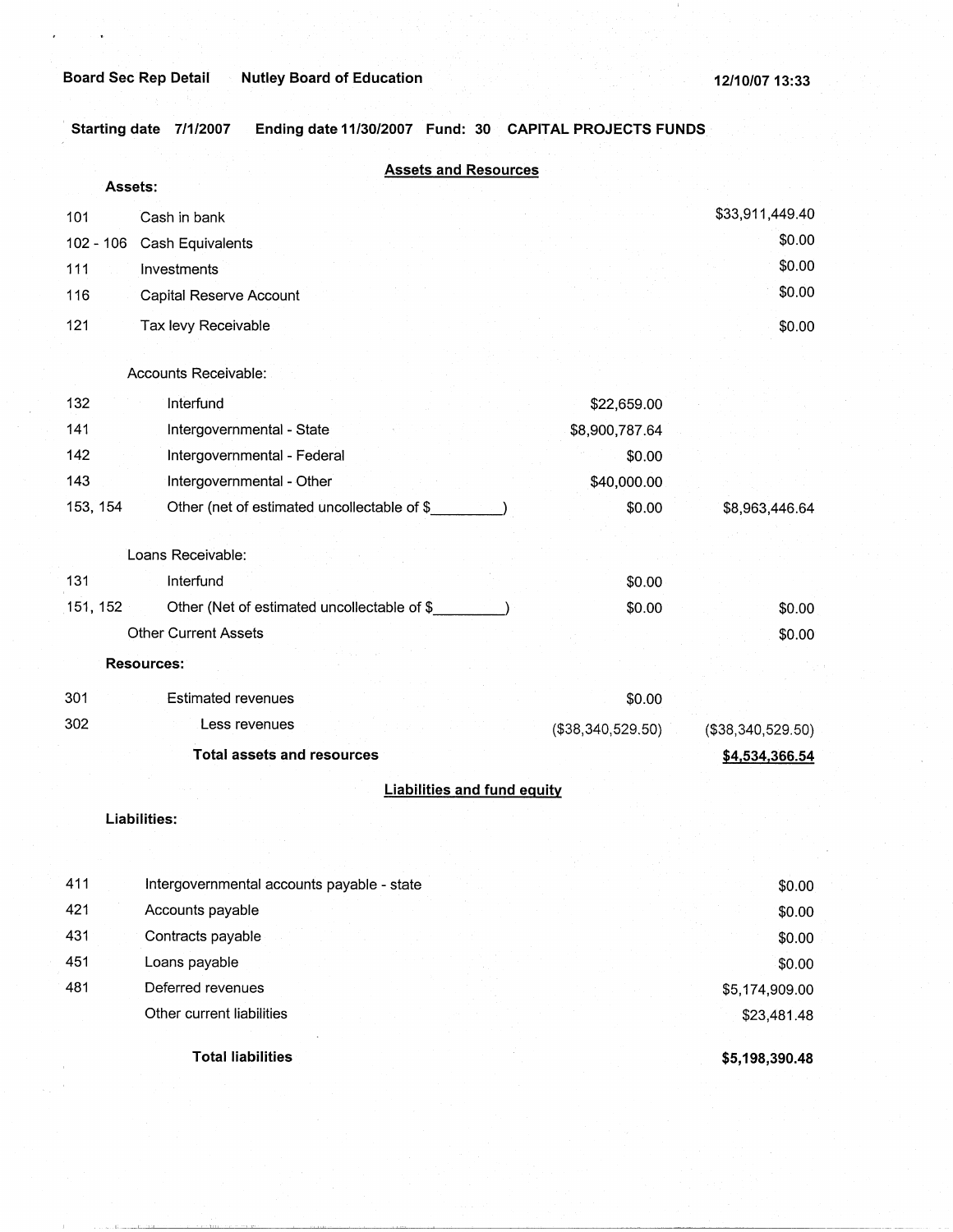## **Board Sec Rep Detail Mutley Board of Education**

**Starting date 7/1/2007 Ending date 11/30/2007 Fund: 30 CAPITAL PROJECTS FUNDS** 

### **Fund Balance:**

| Appropriated:   |                                                        |                  |                     |                |
|-----------------|--------------------------------------------------------|------------------|---------------------|----------------|
| 753,754         | Reserve for encumbrances                               |                  | \$9,158,934.71      |                |
| 761             | Capital reserve account - July                         |                  | \$0.00              |                |
| 604             | Add: Increase in capital reserve                       |                  | \$0.00              |                |
| 307             | Less: Budgeted w/d from capital reserve eligible costs |                  | \$0.00              |                |
| 309             | Less: Budgeted w/d from capital reserve excess costs   |                  | \$0.00              | \$0.00         |
| 762             | Adult education programs                               |                  | \$0.00              |                |
| 751,752,76x     | Other reserves                                         |                  | \$0.00              |                |
| 601             | Appropriations                                         | \$39,824,530.74  |                     |                |
| 602             | Less: Expenditures<br>(\$4,597,342.28)                 |                  |                     |                |
|                 | (\$3,377,545.61)<br>Encumbrances                       | (\$7,974,887.89) | \$31,849,642.85     |                |
|                 | Total appropriated                                     |                  | \$41,008,577.56     |                |
| Unappropriated: |                                                        |                  |                     |                |
| 770             | Fund balance, July 1                                   |                  | $($ \$1,848,070.76) |                |
| 303             | <b>Budgeted fund balance</b>                           |                  | (\$39,824,530.74)   |                |
|                 | Total fund balance                                     |                  |                     | (\$664,023.94) |
|                 | Total liabilities and fund equity                      |                  |                     | \$4,534,366.54 |
|                 | <b>Recapitulation of Budgeted Fund Balance:</b>        |                  |                     |                |

|                                    | <b>Budgeted</b> | <b>Actual</b>        | Variance        |
|------------------------------------|-----------------|----------------------|-----------------|
| Appropriations                     | \$39,824,530.74 | \$7,974,887.89       | \$31,849,642.85 |
| Revenues                           | \$0.00          | (\$38,340,529.50)    | \$38,340,529.50 |
| Subtotal                           | \$39,824,530.74 | (\$30,365,641.61)    | \$70,190,172.35 |
| Change in capital reserve account: |                 |                      |                 |
| Plus - Increase in reserve         | \$0.00          | \$0.00               | \$0.00          |
| Less - Withdrawal from reserve     | \$0.00          | \$0.00               |                 |
| Subtotal                           | \$39,824,530.74 | $($ \$30,365,641.61) | \$70,190,172.35 |
| Less: Adjustment for prior year    | \$0.00          | \$0.00               |                 |
| Budgeted fund balance              | \$39,824,530.74 | (\$30,365,641.61)    | \$70,190,172.35 |
|                                    | ◢,              |                      |                 |

Prepared and submitted by : //www. Board Secretary **12-11-2007**<br>Baard Secretary Date

Date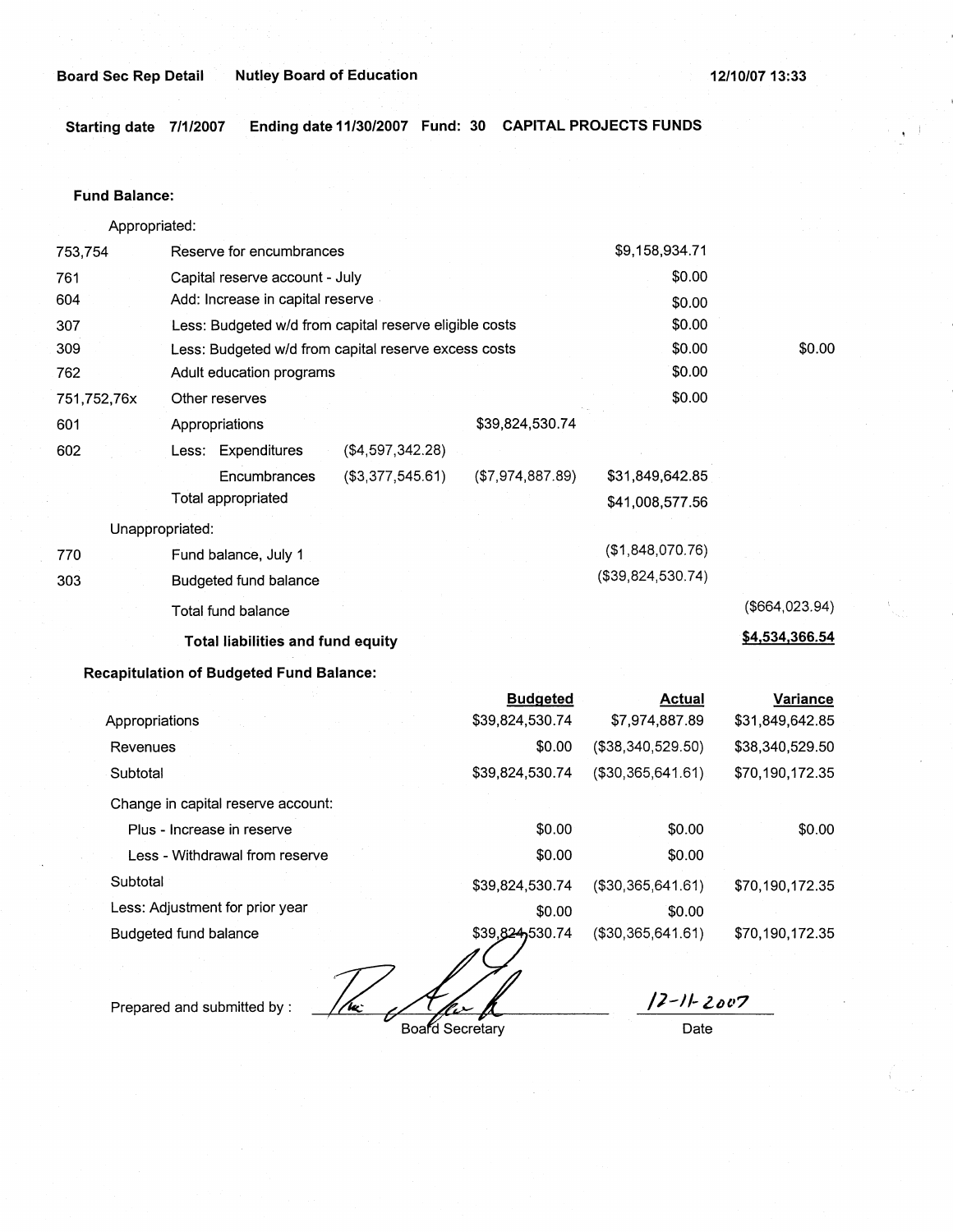$\lambda$ '--- ÷.

**Starting date 7/1/2007 Ending date 11/30/2007 Fund: 40 DEBT SERVICE FUNDS** 

|           | <b>Assets and Resources</b><br>Assets:      |                  |              |
|-----------|---------------------------------------------|------------------|--------------|
| 101       | Cash in bank                                |                  | \$687,984.62 |
| 102 - 106 | Cash Equivalents                            |                  | \$0.00       |
| 111       | Investments                                 |                  | \$0.00       |
| 116       | Capital Reserve Account                     |                  | \$0.00       |
| 121       | Tax levy Receivable                         |                  | \$0.00       |
|           | Accounts Receivable:                        |                  |              |
| 132       | Interfund                                   | \$21,747.60      |              |
| 141       | Intergovernmental - State                   | \$0.00           |              |
| 142       | Intergovernmental - Federal                 | \$0.00           |              |
| 143       | Intergovernmental - Other                   | \$0.00           |              |
| 153, 154  | Other (net of estimated uncollectable of \$ | \$0.00           | \$21,747.60  |
|           | Loans Receivable:                           |                  |              |
| 131       | Interfund                                   | \$0.00           |              |
| 151, 152  | Other (Net of estimated uncollectable of \$ | \$0.00           | \$0.00       |
|           | <b>Other Current Assets</b>                 |                  | \$0.00       |
|           |                                             |                  |              |
|           | <b>Resources:</b>                           |                  |              |
| 301       | <b>Estimated revenues</b>                   | \$1,294,304.00   |              |
| 302       | Less revenues                               | (\$1,287,234.00) | \$7,070.00   |
|           | <b>Total assets and resources</b>           |                  | \$716,802.22 |
|           | <b>Liabilities and fund equity</b>          |                  |              |
|           | <b>Liabilities:</b>                         |                  |              |
|           |                                             |                  |              |
| 411       | Intergovernmental accounts payable - state  |                  | \$0.00       |
| 421       | Accounts payable                            |                  | \$0.00       |
| 431       | Contracts payable                           |                  | \$0.00       |
| 451       | Loans payable                               |                  | \$0.00       |
| 481       | Deferred revenues                           |                  | \$0.00       |
|           | Other current liabilities                   |                  | \$0.00       |
|           | <b>Total liabilities</b>                    |                  | \$0.00       |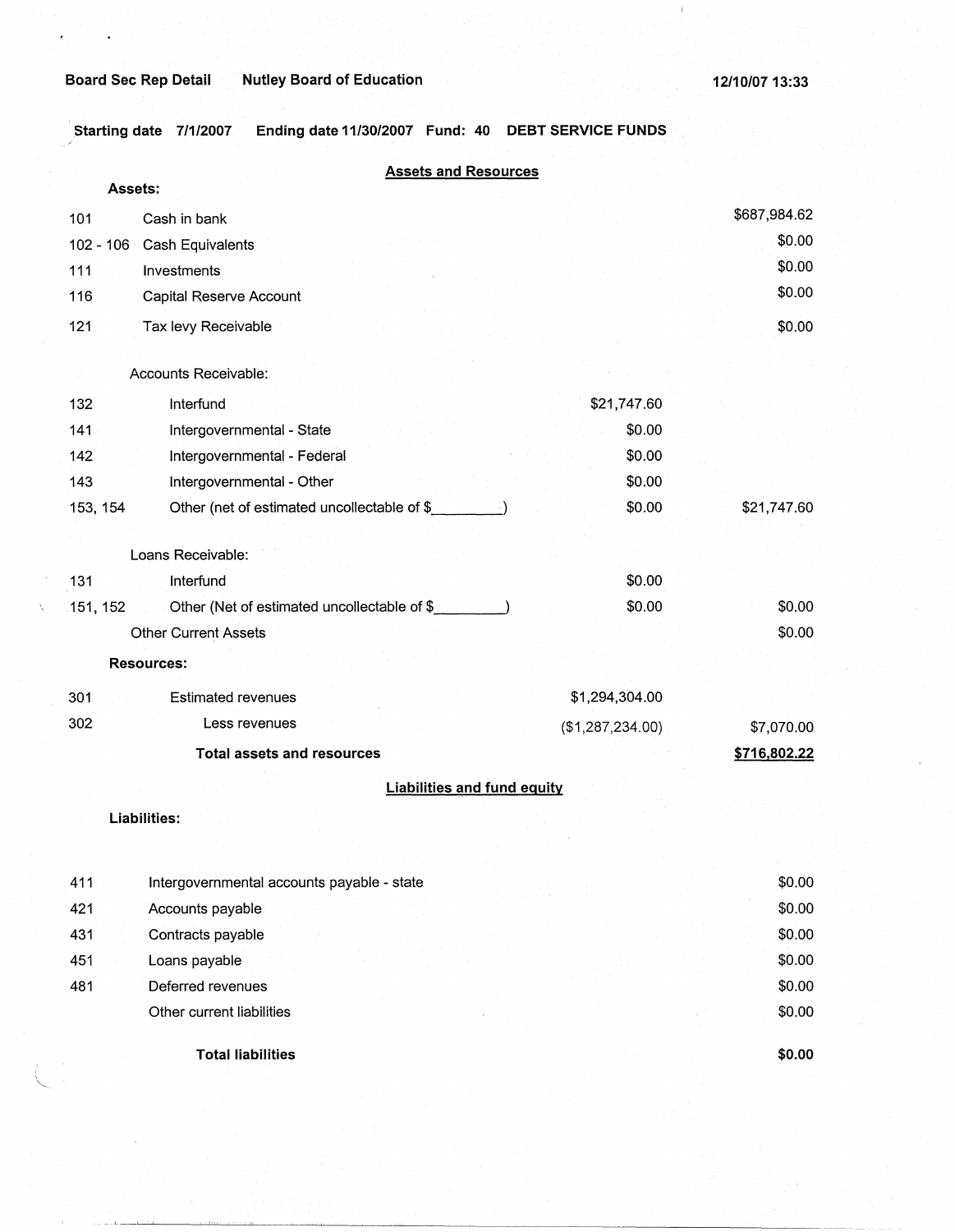**Board Sec Rep Detail Nutley Board of Education 12/10/07 13:33** 

**Starting date 7/1/2007 Ending date 11/30/2007 Fund: 40 DEBT SERVICE FUNDS** 

### **Fund Balance:**

753,754 761 604 Appropriated: Reserve for encumbrances Capital reserve account - July Add: Increase in capital reserve 307 309 762 751,752,76x 601 Less: Budgeted w/d from capital reserve eligible costs Less: Budgeted w/d from capital reserve excess costs Adult education programs 602 770 303 Other reserves Appropriations Less: Expenditures **Encumbrances** Total appropriated Unappropriated: Fund balance, July 1 Budgeted fund balance Total fund balance (\$577,503.00) \$0.00 \$1,294,304.00 (\$577,503.00) **Total liabilities and fund equity Recapitulation of Budgeted Fund Balance: Budgeted**  Appropriations \$1,294,304.00 \$0.00 \$0.00 \$0.00 \$0.00 \$0.00 \$0.00 \$0.00 \$716,801.00 \$716,801.00 \$0.72 \$0.00 **Actual**  \$577,503.00 \$0.00 \$716,801.72 **\$716,801.72 Variance**   $716,801,00$ 

| Appropriations                               | <b>\$1,254,004.00</b> | <b>JUU.CUU. I IGU</b> | 0.10001.00   |
|----------------------------------------------|-----------------------|-----------------------|--------------|
| Revenues                                     | (\$1,294,304.00)      | (\$1,287,234.00)      | (\$7,070.00) |
| Subtotal                                     | \$0.00                | (\$709,731.00)        | \$709,731.00 |
| Change in capital reserve account:           |                       |                       |              |
| Plus - Increase in reserve                   | \$0.00                | \$0.00                | \$0.00       |
| Less - Withdrawal from reserve               | \$0.00                | \$0.00                |              |
| Subtotal                                     | \$0.00                | (\$709,731.00)        | \$709,731.00 |
| Less: Adjustment for prior year              | \$0.00                | \$0.00                |              |
| Budgeted fund balance                        | \$0,00                | ( \$709, 731.00)      | \$709,731.00 |
|                                              |                       |                       |              |
| Figure and all are all accelerated at the co |                       | $17 - 11 - 2007$      |              |

*1Z-)/-1co7* 

• \ *J* -

Prepared and submitted by :

Board Secretary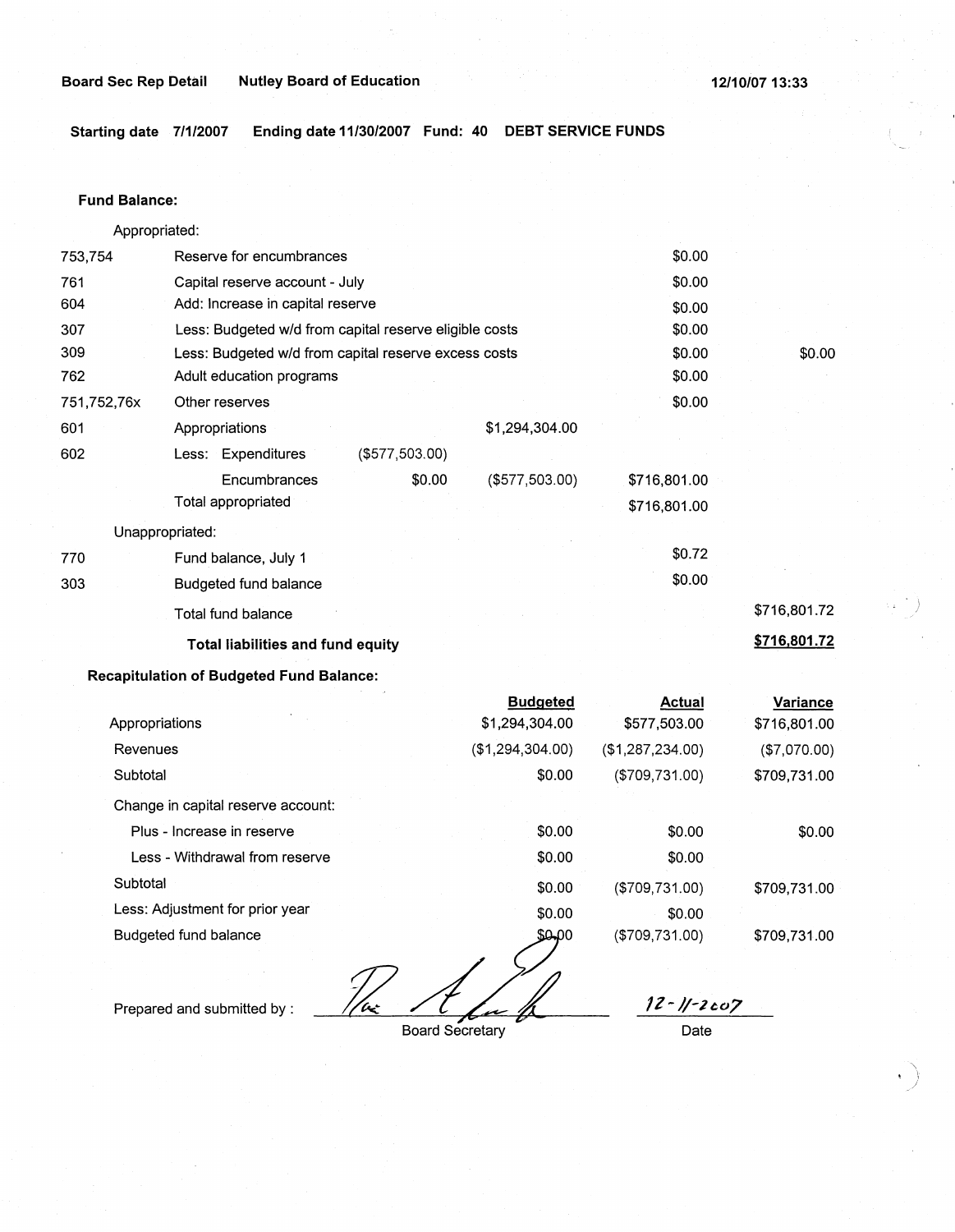$\perp$ 

. **Starting date 7/1/2007 Ending date 11/30/2007 Fund: 50 ENTERPRISE FUND** 

|             | <b>Assets and Resources</b><br>Assets:      |                |                   |
|-------------|---------------------------------------------|----------------|-------------------|
| 101         | Cash in bank                                |                | (\$45,332.74)     |
| $102 - 106$ | Cash Equivalents                            |                | \$592.00          |
| 111         | Investments                                 |                | \$0.00            |
| 116         | Capital Reserve Account                     |                | \$0.00            |
| 121         | Tax levy Receivable                         |                | \$0.00            |
|             | Accounts Receivable:                        |                |                   |
| 132         | Interfund                                   | \$0.00         |                   |
| 141         | Intergovernmental - State                   | \$0.00         |                   |
| 142         | Intergovernmental - Federal                 | (\$0.10)       |                   |
| 143         | Intergovernmental - Other                   | \$0.00         |                   |
| 153, 154    | Other (net of estimated uncollectable of \$ | \$0.00         | (\$0.10)          |
|             | Loans Receivable:                           |                |                   |
| 131         | Interfund                                   | \$0.00         |                   |
| 151, 152    | Other (Net of estimated uncollectable of \$ | \$0.00         | \$0.00            |
|             | <b>Other Current Assets</b>                 |                | \$20,458.84       |
|             | <b>Resources:</b>                           |                |                   |
| 301         | <b>Estimated revenues</b>                   | \$0.00         |                   |
| 302         | Less revenues                               | (\$304,709.67) | (\$304,709.67)    |
|             | <b>Total assets and resources</b>           |                | $($ \$328,991.67) |
|             | <b>Liabilities and fund equity</b>          |                |                   |
|             | <b>Liabilities:</b>                         |                |                   |
| 101         | Cash in bank                                |                | (\$45,332.74)     |
| 411         | Intergovernmental accounts payable - state  |                | \$0.00            |
| 421         | Accounts payable                            |                | \$0.00            |
| 431         | Contracts payable                           |                | \$0.00            |
| 451         | Loans payable                               |                | \$0.00            |
| 481         | Deferred revenues                           |                | \$0.00            |
|             | Other current liabilities                   |                | \$52,724.18       |
|             | <b>Total liabilities</b>                    |                | \$52,724.18       |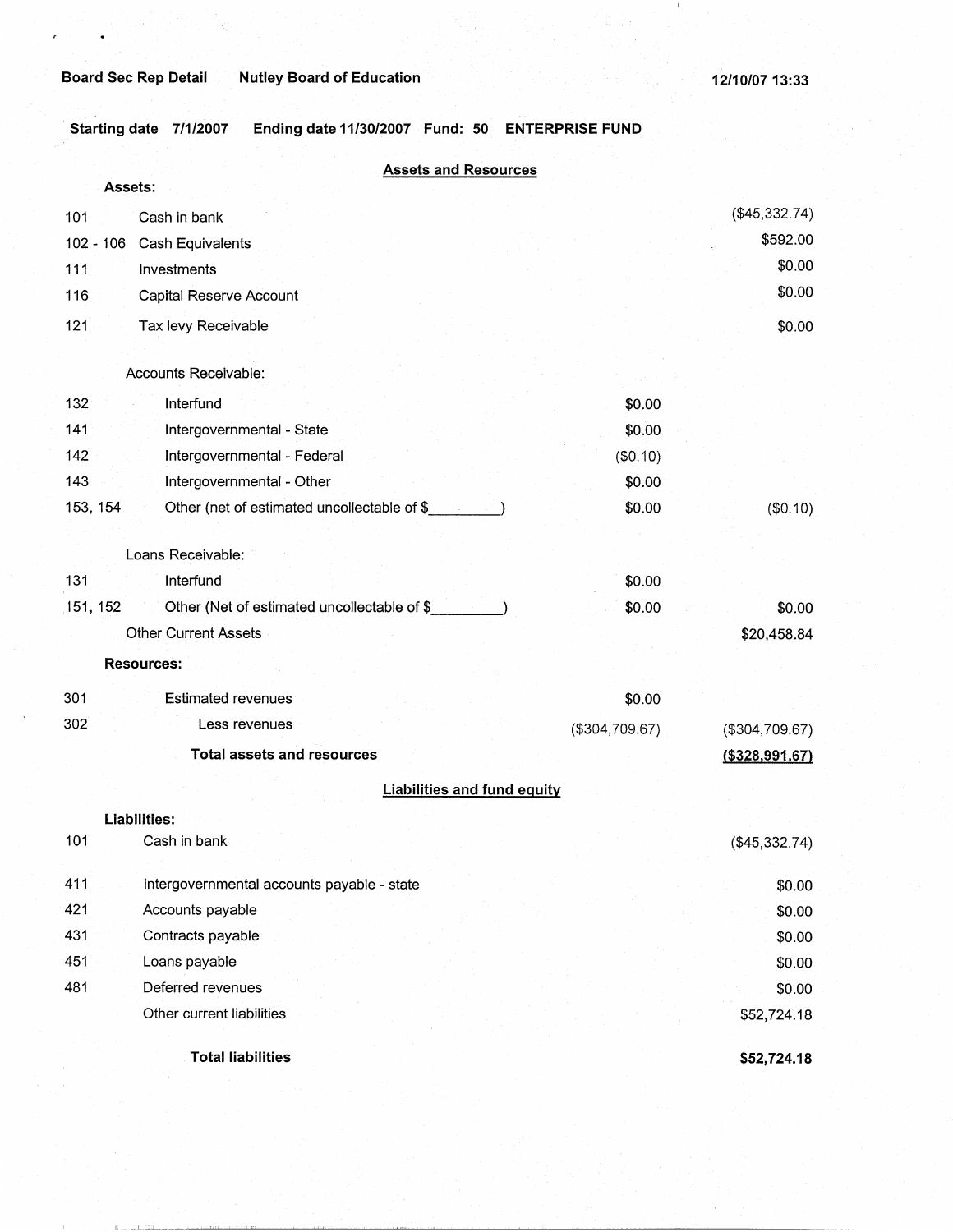**Board Sec Rep Detail Mutley Board of Education 120 and 12/10/07 13:33 12/10/07 13:33** 

**Starting date 7/1/2007 Ending date 11/30/2007 Fund: 50 ENTERPRISE FUND** 

#### **Fund Balance:**

753,754 761 604 Appropriated: Reserve for encumbrances Capital reserve account - July Add: Increase in capital reserve 307 309 762 751,752,76x 601 Less: Budgeted w/d from capital reserve eligible costs Less: Budgeted w/d from capital reserve excess costs Adult education programs 602 770 303 Other reserves Appropriations Less: Expenditures **Encumbrances** Total appropriated Unappropriated: Fund balance, July 1 Budgeted fund balance Total fund balance (\$238,225.25) (\$479,830.27) \$987,319.32 (\$718,055.52) **Total liabilities and fund equity**  \$510,189.59 \$0.00 \$0.00 \$0.00 \$0.00 \$0.00 \$0.00 \$269,263.80 \$779,453.39 (\$173,849.92) (\$987,319.32) \$0.00 (\$381,715.85) **(\$328,991.67)** 

### **Recapitulation of Budgeted Fund Balance:**

|                                    | <b>Budgeted</b> | Actual         | Variance     |
|------------------------------------|-----------------|----------------|--------------|
| Appropriations                     | \$987,319.32    | \$718,055.52   | \$269,263.80 |
| Revenues                           | \$0.00          | (\$304,709.67) | \$304,709.67 |
| Subtotal                           | \$987,319.32    | \$413,345.85   | \$573,973.47 |
| Change in capital reserve account: |                 |                |              |
| Plus - Increase in reserve         | \$0.00          | \$0.00         | \$0.00       |
| Less - Withdrawal from reserve     | \$0.00          | \$0.00         |              |
| Subtotal                           | \$987,319.32    | \$413,345.85   | \$573,973.47 |
| Less: Adjustment for prior year    | \$0.00          | \$0.00         |              |
| Budgeted fund balance              | \$987,319.32    | \$413,345.85   | \$573,973.47 |
|                                    |                 |                |              |
|                                    |                 |                |              |

Prepared and submitted by :

Board Secretary

**))-J/-l~7**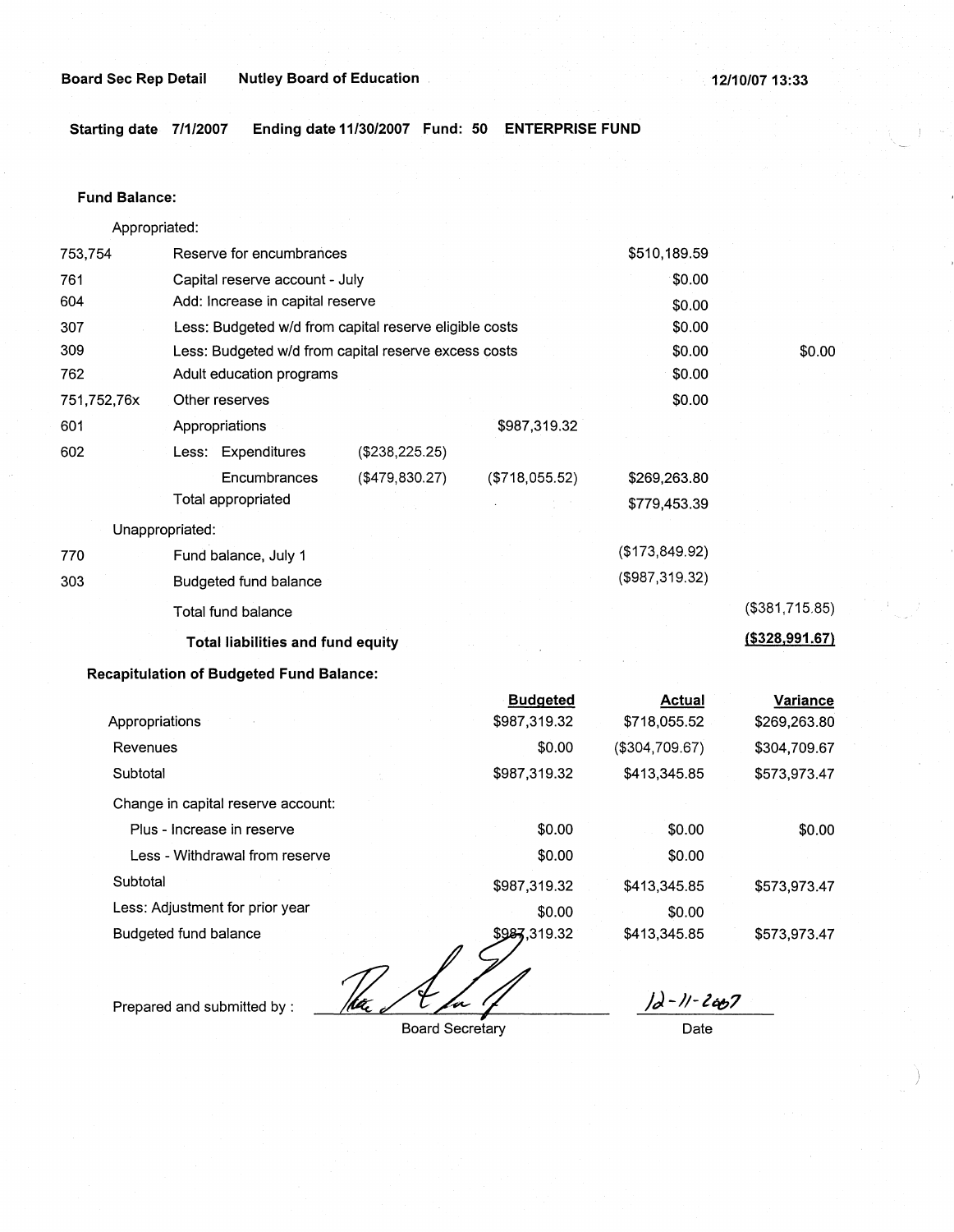$\sim$ 

 $\mathbf{I}$ 

, **Starting date 7/1/2007 Ending date 11/30/2007 Fund: 51 SUMMER CAMP** 

|           | <b>Assets and Resources</b>                 |               |          |
|-----------|---------------------------------------------|---------------|----------|
|           | Assets:                                     |               |          |
| 101       | Cash in bank                                |               | \$471.73 |
| 102 - 106 | <b>Cash Equivalents</b>                     |               | \$0.00   |
| 111       | Investments                                 |               | \$0.00   |
| 116       | Capital Reserve Account                     |               | \$0.00   |
| 121       | Tax levy Receivable                         |               | \$0.00   |
|           | Accounts Receivable:                        |               |          |
| 132       | Interfund                                   | \$0.00        |          |
| 141       | Intergovernmental - State                   | \$0.00        |          |
| 142       | Intergovernmental - Federal                 | \$0.00        |          |
| 143       | Intergovernmental - Other                   | \$0.00        |          |
| 153, 154  | Other (net of estimated uncollectable of \$ | \$0.00        | \$0.00   |
|           | Loans Receivable:                           |               |          |
| 131       | Interfund                                   | \$0.00        |          |
| 151, 152  | Other (Net of estimated uncollectable of \$ | \$0.00        | \$0.00   |
|           | <b>Other Current Assets</b>                 |               | \$0.00   |
|           | <b>Resources:</b>                           |               |          |
| 301       | <b>Estimated revenues</b>                   | \$18,325.00   |          |
| 302       | Less revenues                               | (\$18,325.00) | \$0.00   |
|           | <b>Total assets and resources</b>           |               | \$471.73 |
|           | <b>Liabilities and fund equity</b>          |               |          |
|           | Liabilities:                                |               |          |
|           |                                             |               |          |
| 411       | Intergovernmental accounts payable - state  |               | \$0.00   |
| 421       | Accounts payable                            |               | \$0.00   |
| 431       | Contracts payable                           |               | \$0.00   |
| 451       | Loans payable                               |               | \$0.00   |
| 481       | Deferred revenues                           |               | \$0.00   |
|           | Other current liabilities                   |               | \$0.00   |
|           | <b>Total liabilities</b>                    |               | \$0.00   |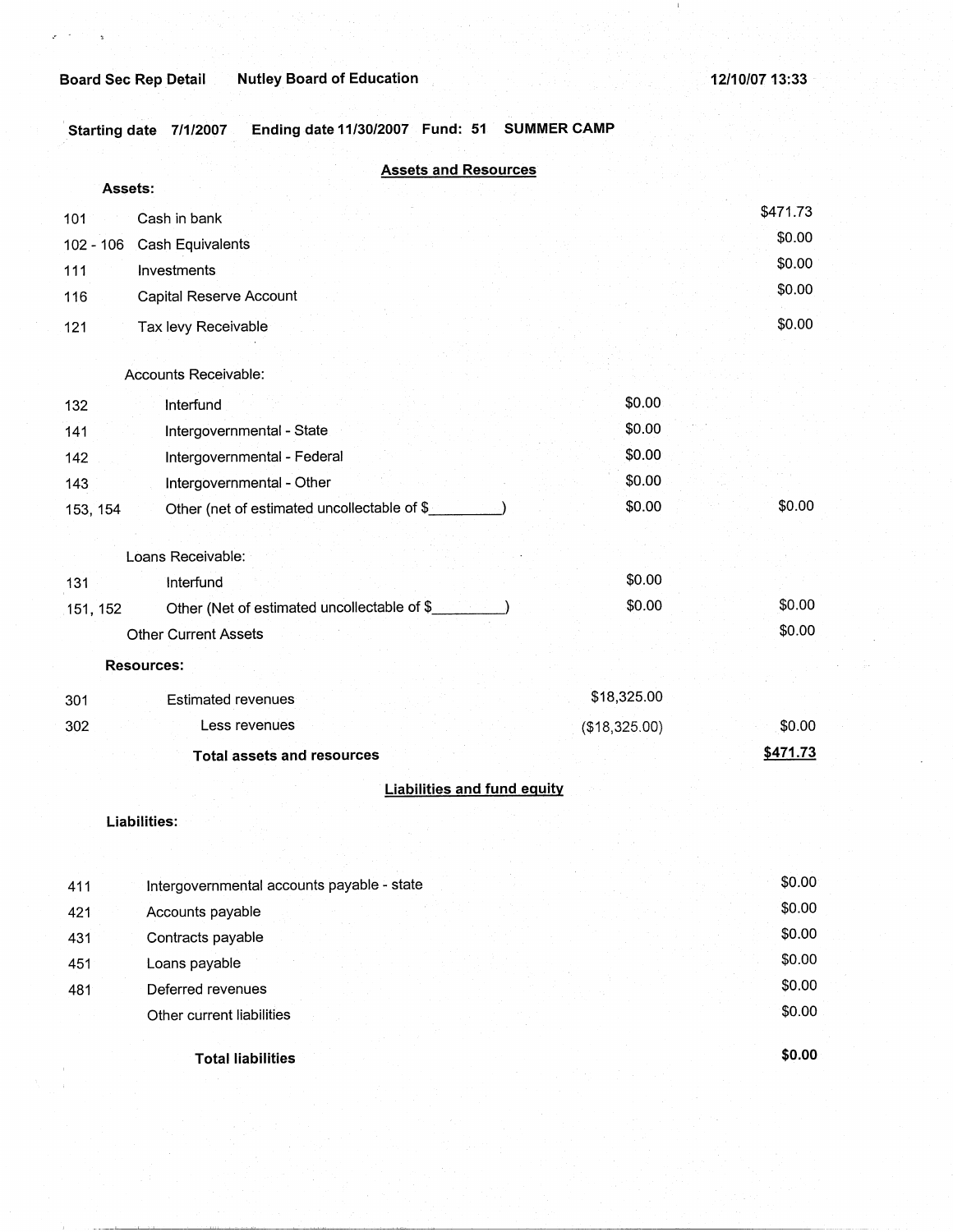**Board Sec Rep Detail Nutley Board of Education 12/10/07 13:33 12/10/07 13:33** 

**Starting date 7/1/2007 Ending date 11/30/2007 Fund: 51 SUMMER CAMP** 

### **Fund Balance:**

Appropriated:

| 753,754         | Reserve for encumbrances                               | \$0.00   |          |
|-----------------|--------------------------------------------------------|----------|----------|
| 761             | Capital reserve account - July                         | \$0.00   |          |
| 604             | Add: Increase in capital reserve                       | \$0.00   |          |
| 307             | Less: Budgeted w/d from capital reserve eligible costs | \$0.00   |          |
| 309             | Less: Budgeted w/d from capital reserve excess costs   | \$0.00   | \$0.00   |
| 762             | Adult education programs                               | \$0.00   |          |
| 751,752,76x     | Other reserves                                         | \$0.00   |          |
| 601             | \$18,325.00<br>Appropriations                          |          |          |
| 602             | (\$17,853.27)<br>Less: Expenditures                    |          |          |
|                 | $($17,853.27)$ .<br>\$0.00<br>Encumbrances             | \$471.73 |          |
|                 | Total appropriated                                     | \$471.73 |          |
| Unappropriated: |                                                        |          |          |
| 770             | Fund balance, July 1                                   | \$0.00   |          |
| 303             | Budgeted fund balance                                  | \$0.00   |          |
|                 | Total fund balance                                     |          | \$471.73 |
|                 | <b>Total liabilities and fund equity</b>               |          | \$471.73 |

**Recapitulation of Budgeted Fund Balance:** 

|                                            | <b>Budgeted</b> | <b>Actual</b>    | Variance |  |
|--------------------------------------------|-----------------|------------------|----------|--|
| Appropriations                             | \$18,325.00     | \$17,853.27      | \$471.73 |  |
| Revenues                                   | (\$18,325.00)   | (\$18,325.00)    | \$0.00   |  |
| Subtotal                                   | \$0.00          | (\$471.73)       | \$471.73 |  |
| Change in capital reserve account:         |                 |                  |          |  |
| Plus - Increase in reserve                 | \$0.00          | \$0.00           | \$0.00   |  |
| Less - Withdrawal from reserve             | \$0.00          | \$0.00           |          |  |
| Subtotal                                   | \$0.00          | (\$471.73)       | \$471.73 |  |
| Less: Adjustment for prior year            | \$0.00          | \$0.00           |          |  |
| Budgeted fund balance                      | \$0.00          | $($ \$471.73)    | \$471.73 |  |
|                                            |                 |                  |          |  |
| $\mathbf{t}$<br>Prepared and submitted by: |                 | $12 - 11 - 2607$ |          |  |

Prepared and submitted by :  $\frac{1}{\sqrt{2}}$  Board Secretary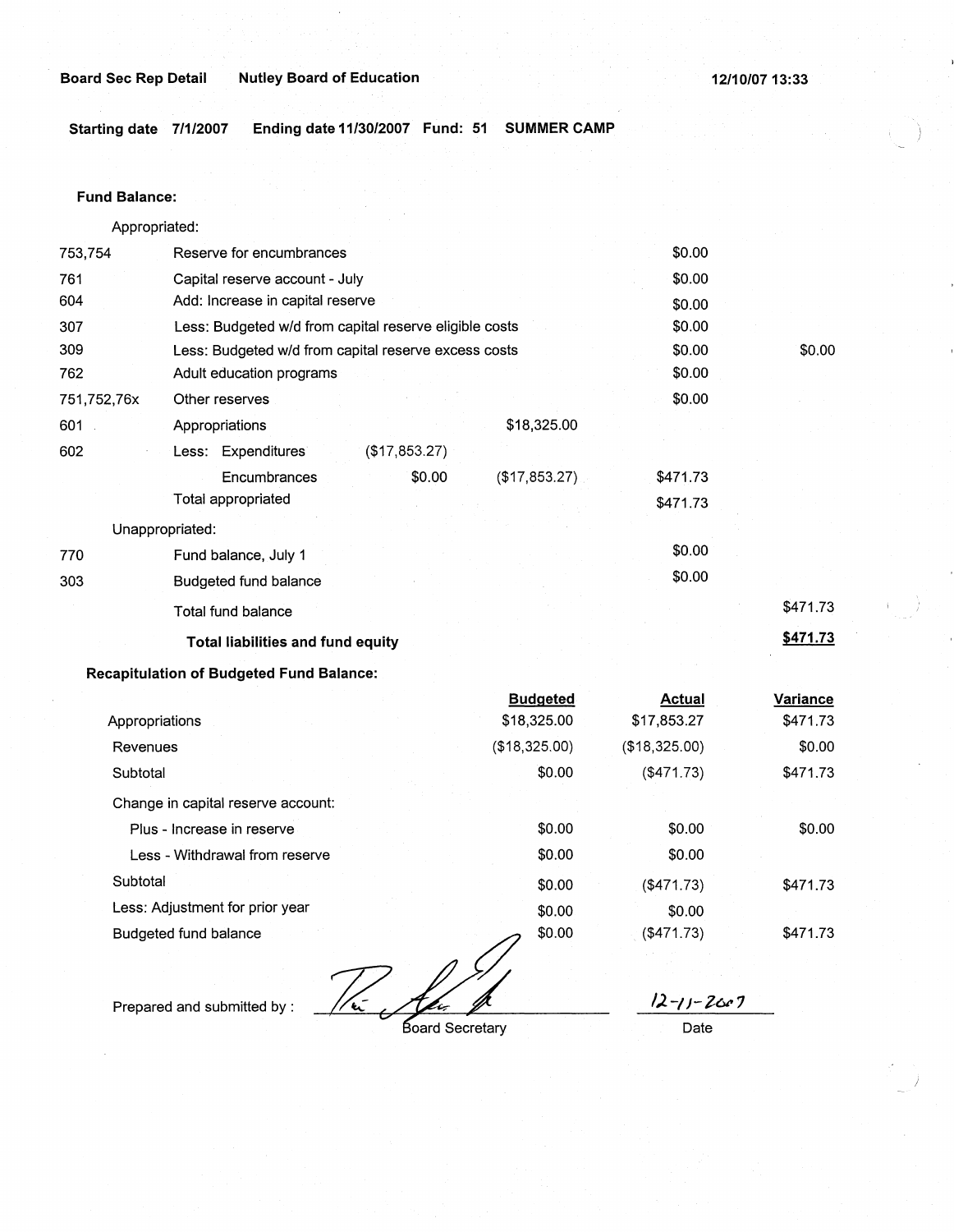## **Board Sec Rep Detail Mutley Board of Education**

ساولته لا

**12/10/07 13:33** 

· **Starting date 7/1/2007 Ending date 11/30/2007 Fund: 55 EXTENDED DAY** 

| <b>Assets and Resources</b>                                       |                 |                 |
|-------------------------------------------------------------------|-----------------|-----------------|
| Assets:                                                           |                 |                 |
| 101<br>Cash in bank                                               |                 | \$87,821.01     |
| $102 - 106$<br>Cash Equivalents                                   |                 | \$500.00        |
| 111<br>Investments                                                |                 | \$0.00          |
| 116<br>Capital Reserve Account                                    |                 | \$0.00          |
| 121<br>Tax levy Receivable                                        |                 | \$0.00          |
| Accounts Receivable:                                              |                 |                 |
| 132<br>Interfund                                                  | \$38,836.94     |                 |
| 141<br>Intergovernmental - State                                  | \$0.00          |                 |
| 142<br>Intergovernmental - Federal                                | \$0.00          |                 |
| 143<br>Intergovernmental - Other                                  | \$0.00          |                 |
| 153, 154<br>Other (net of estimated uncollectable of \$           | \$0.00          | \$38,836.94     |
| Loans Receivable:                                                 |                 |                 |
| 131<br>Interfund                                                  | \$0.00          |                 |
| 151, 152<br>Other (Net of estimated uncollectable of \$_________) | \$0.00          | \$0.00          |
| <b>Other Current Assets</b>                                       |                 | \$0.00          |
| <b>Resources:</b>                                                 |                 |                 |
|                                                                   |                 |                 |
| 301<br><b>Estimated revenues</b>                                  | \$0.00          |                 |
| 302<br>Less revenues                                              | (\$164, 139.35) | (\$164, 139.35) |
| <b>Total assets and resources</b>                                 |                 | ( \$36, 981.40) |
| <b>Liabilities and fund equity</b>                                |                 |                 |
| Liabilities:                                                      |                 |                 |
|                                                                   |                 |                 |
| 411<br>Intergovernmental accounts payable - state                 |                 | \$0.00          |
| 421<br>Accounts payable                                           |                 | \$0.00          |
| 431<br>Contracts payable                                          |                 | \$0.00          |
| 451<br>Loans payable                                              |                 | \$0.00          |
| 481<br>Deferred revenues                                          |                 | \$0.00          |
| Other current liabilities                                         |                 | \$249,055.19    |
| <b>Total liabilities</b>                                          |                 | \$249,055.19    |